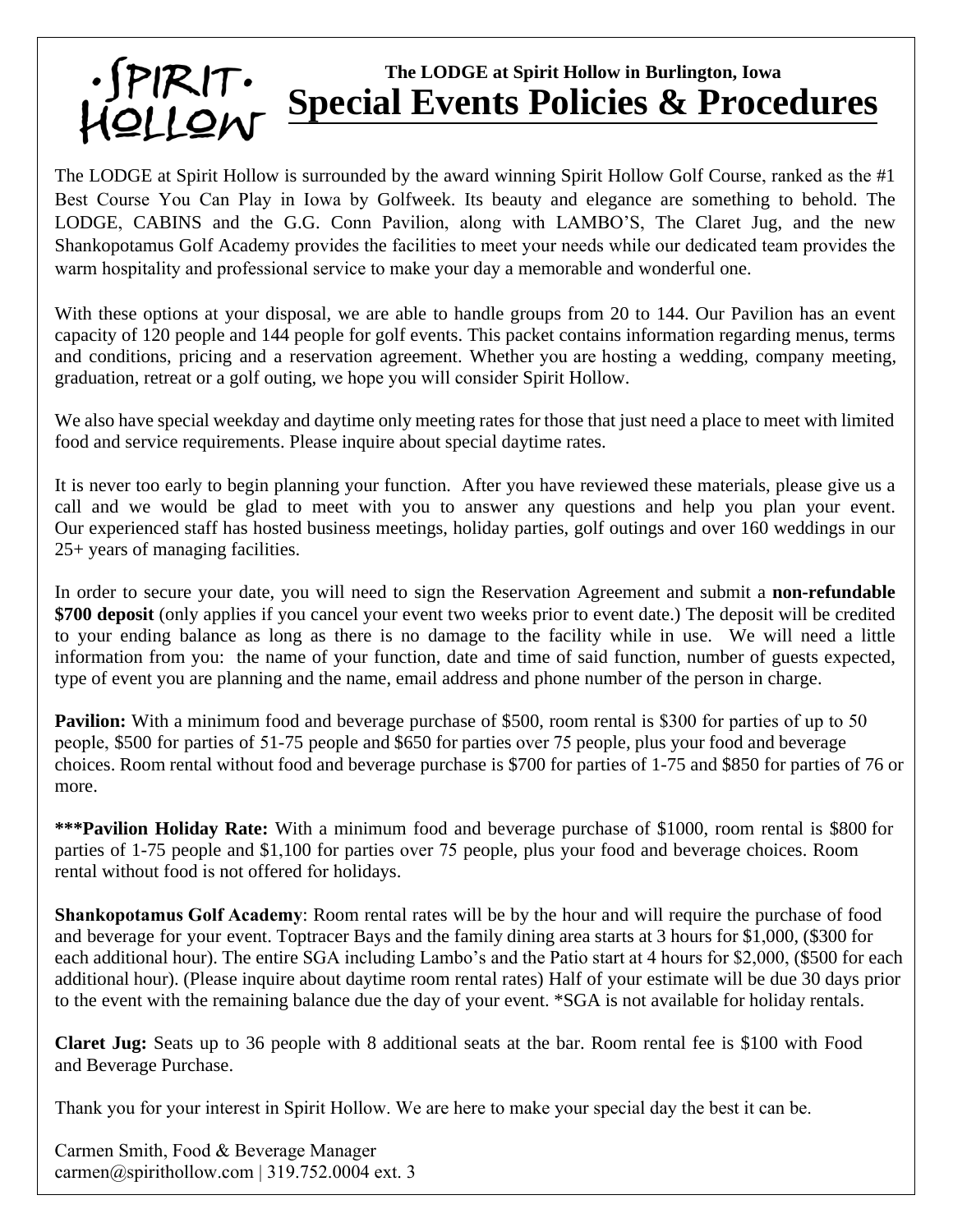## **The LODGE at Spirit Hollow Reservation Agreement Burlington, Iowa**

This agreement between  $(heren$  (hereinafter "Client") and Double Eagle Golf, Inc  $d/b/a$ Spirit Hollow Golf (hereinafter "SHG") provides for the reservation of space and/or food and/or beverages and/ or golf for the following event. Mailing address: Spirit Hollow, attn: Carmen Smith, 5592 Clubhouse Drive, Burlington, IA 52601 Phone: 319.752.0004

## **TERMS AND CONDITIONS:**

**RESERVATION/DEPOSIT:** When you request a date you will be sent this Agreement. If you desire to secure the date, you must complete the Agreement and mail it back to us with a \$500 **non-refundable deposit**. (only applies if you cancel your event two weeks prior to event date.) At that time, we will confirm your room and date. The facility is available on a first come first serve basis to those clients satisfying this requirement.

**PRICE ADJUSTMENT:** Fees for food and beverages may be subject to change at the sole discretion of SHG for those Reservation Agreements executed more than six months in advance of the event. Prices are, however, guaranteed 60 days prior to your function. Facility costs are guaranteed upon signed agreement and deposit.

**PAYMENT TERMS:** Payment in full is due within (30) thirty days of your event unless arrangements have been made with the Event Coordinator. If payment for your event is not within the (30) thirty days of your event, your event will be charged an additional 20% late payment fee. Any deviation must be arranged with SHG's Event Coordinator.

Client initials \_\_\_\_\_\_\_\_\_\_\_\_\_\_ SHG initials \_\_\_\_\_\_\_\_\_\_\_\_\_\_\_\_ Date \_\_\_\_\_\_\_\_\_\_\_\_\_\_

**CANCELLATION:** Should the Client cancel this agreement less than (30) thirty days prior to the event, any and all deposits and rents paid will be forfeited and kept by SHG as damages. The Client shall immediately pay any reimbursable expenses incurred by SHG in connection with the event. Cancellation shall be an event of default.

**FOOD & BEVERAGE:** All food shall be supplied as defined in the Reservation Agreement. All beverages shall be supplied and served by the SHG staff or contracted services. SHG recommends that neither the Client nor his or her guests remove any food or beverage from the event. However, if this does occur, Client and his or her guests indemnify and hold harmless from any liability SHG, its agents and/or assignees. There is no outside food or beverages allowed. All beverages, including specific wine, beer, refreshments can be ordered through SHG. In the case of bakery items, all outside desserts must be ordered through a licensed baker. Items such as wedding cakes, need to have specific, detailed lists of items to be retained for the baker. SHG not be responsible for return of those supplies without written instruction. All food, beverages, rental and miscellaneous catering arrangements will be subject to applicable taxes and an 18% service charge.

**GUEST GUARANTEE:** To insure the complete satisfaction of your guests, the catering department requires that all final menus and arrangements be received by the Chef or assignee fourteen (14) days prior to the function. A guaranteed number shall be received by Chef or assignee seven (7) days prior to the function. If the guaranteed number is not received, the expected number from the contract will be used for billing. Groups of less than 20 may be accommodated with restricted menu selections.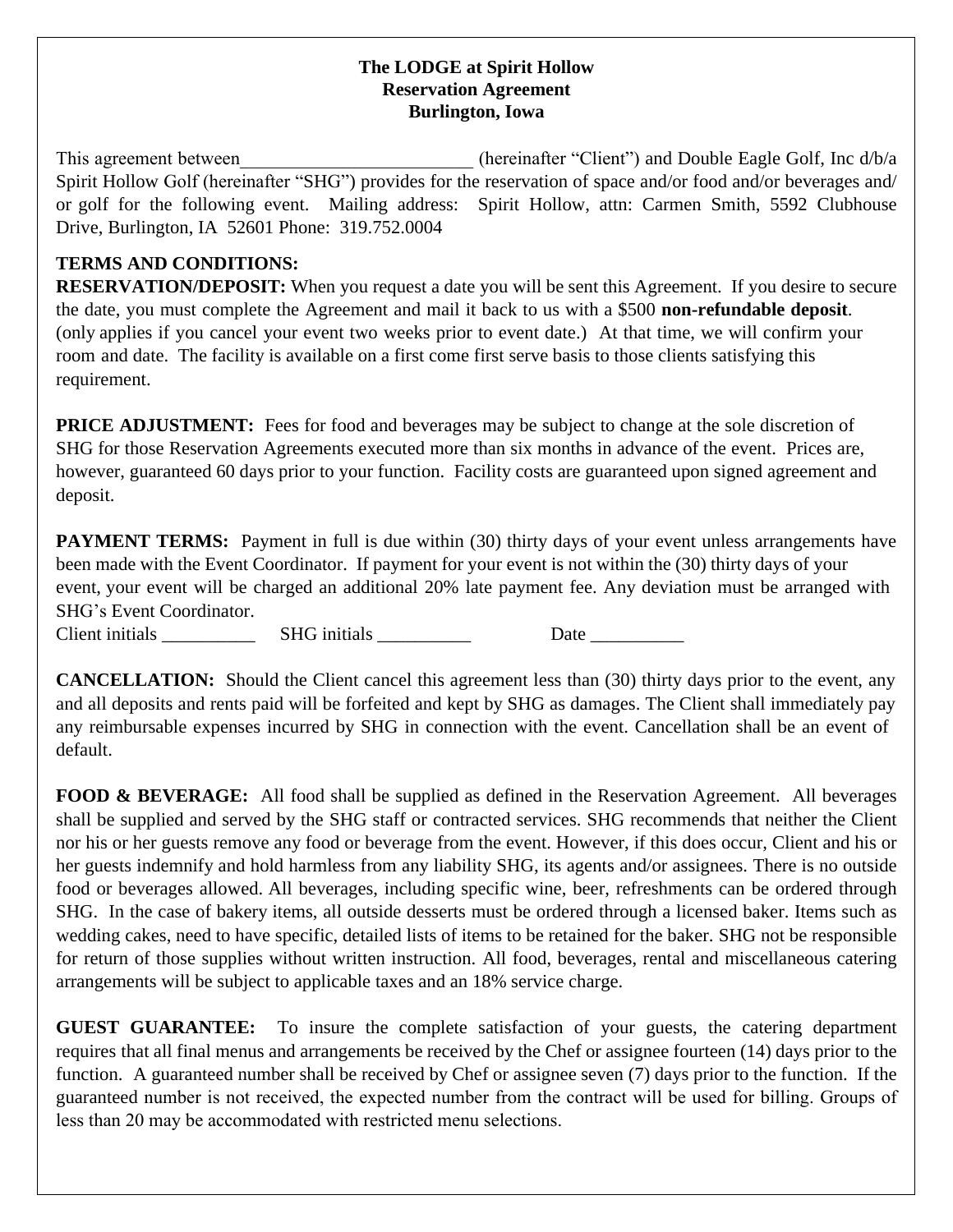**EVENT SET UP:** Unless previous arrangements with the Event Coordinator have been made, the facility will be prepared and ready two hours prior to the event. SHG will have tables, chairs and linen set up prior to this time.

**THEFT & DAMAGES:** Client agrees to be responsible for any damages or theft to the premises, its furniture, fixtures, equipment and table accessories by any Client, its guests or other third parties employed by Client. SHG is not responsible for any personal property, which Client or his or her guests bring onto the premises for the event.

**ASSIGNMENT AND SUBLETTING:** Client shall not assign or sublet this Agreement or any part thereof without SHG's written permission. Such permission may be withheld by SHG for any reason in its sole discretion.

**PROOF OF INSURANCE:** Client will furnish general liability coverage for bodily injury and property damage with minimum limits of \$1,000,000. Double Eagle Golf, Inc., its successors and assignees shall be named as an additional insured for this event. A Certificate of Insurance will be furnished to SHG upon request.

**MINIMUM AGE:** Client shall be at least twenty-one (21) years of age and shall be present during the reserved event.

**DECORATIONS:** You are encouraged to look at our facilities prior to planning your decorations. Due to the beauty and newness of our facilities, it will need very little decorating. No screws or nails are to be used on anything in the facility. Use of candles are permitted, provided they are in an enclosed container (no open flame). **Use of glitter, confetti or related material is not allowed.** Any questions regarding decoration shall be directed to SHG's Event Coordinator for review.

**OTHER:** The facilities are smoke free. Appropriate attire; including shirts and shoes, must be worn in this facility. Management shall be the judge as to what is considered appropriate. Hired entertainment must abide by the House Rules. Any group requiring special set up or other services may incur additional charges.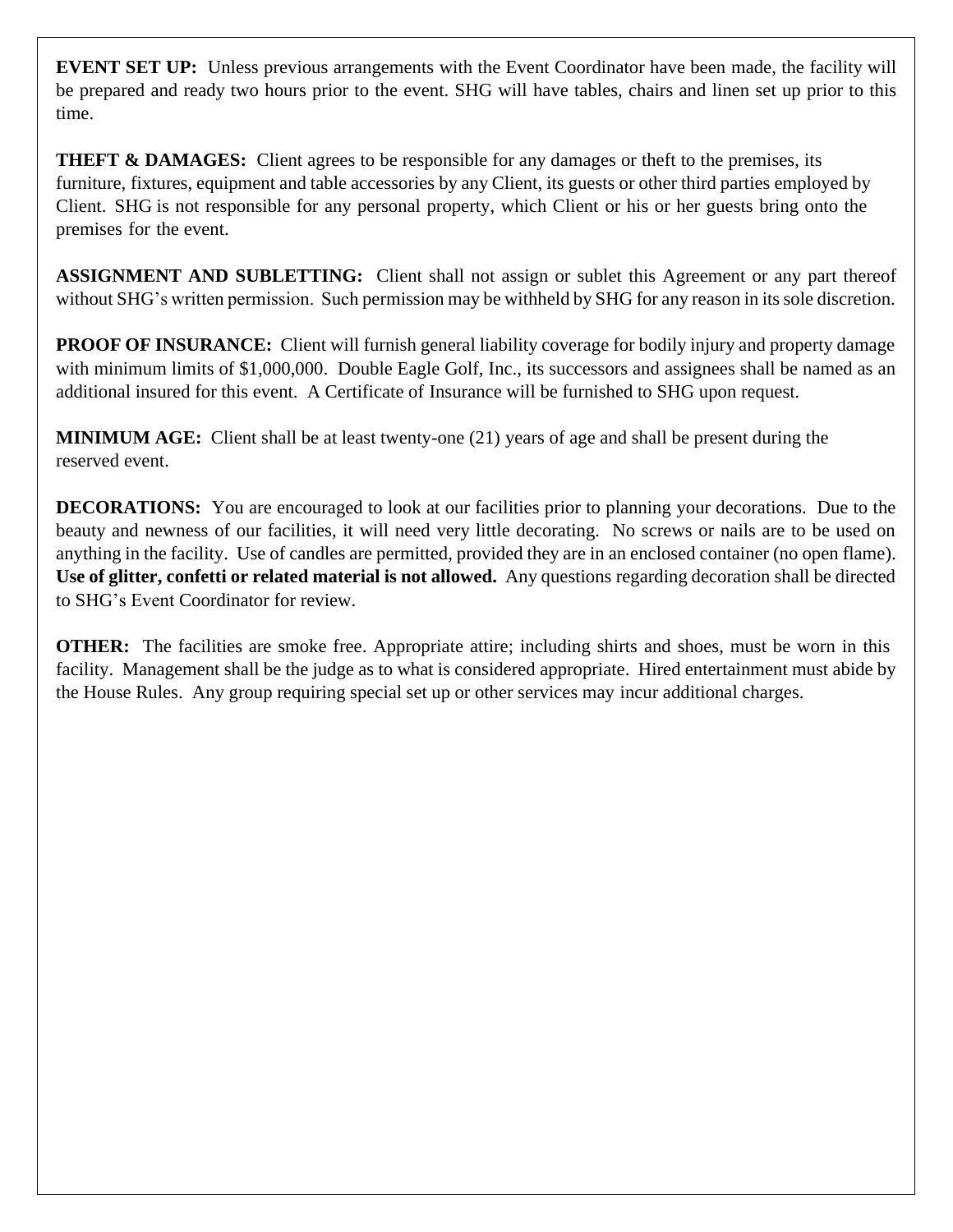| <b>CHECK OUT TIME:</b> Check out time shall be 12:00 midnight for all events.<br>The LODGE at Spirit Hollow<br><b>Reservation Agreement</b>                                                                                                                                                                                                                                                                     |        |                        |                |               |  |  |  |
|-----------------------------------------------------------------------------------------------------------------------------------------------------------------------------------------------------------------------------------------------------------------------------------------------------------------------------------------------------------------------------------------------------------------|--------|------------------------|----------------|---------------|--|--|--|
| <b>Burlington</b> , Iowa                                                                                                                                                                                                                                                                                                                                                                                        |        |                        |                |               |  |  |  |
| This agreement and attached "Terms and Conditions" (TC) between______________________(hereinafter "Client) and<br>Double Eagle Golf, Inc. d/b/a Spirit Hollow Golf (hereinafter "SHG") provides for the reservation of space and/or food<br>and/or beverages and/or golf for the following event. Mailing address: Spirit Hollow, attn: Scott 5592 Clubhouse Drive,<br>Burlington, IA 52601 Phone: 319.752.0004 |        |                        |                |               |  |  |  |
| Reservation: G.G. Conn Pavilion________ The Claret Jug_________ LAMBO'S_________ Golf Course____________ SGA _________                                                                                                                                                                                                                                                                                          |        |                        |                |               |  |  |  |
|                                                                                                                                                                                                                                                                                                                                                                                                                 |        |                        |                |               |  |  |  |
|                                                                                                                                                                                                                                                                                                                                                                                                                 |        |                        |                |               |  |  |  |
|                                                                                                                                                                                                                                                                                                                                                                                                                 |        |                        |                |               |  |  |  |
| <b>Street</b>                                                                                                                                                                                                                                                                                                                                                                                                   |        | city                   | state          | zip           |  |  |  |
| Phone Numbers $(W)$ (H) $(H)$ (H) $(C)$ (C)                                                                                                                                                                                                                                                                                                                                                                     |        |                        |                |               |  |  |  |
|                                                                                                                                                                                                                                                                                                                                                                                                                 |        |                        |                | Dinner        |  |  |  |
|                                                                                                                                                                                                                                                                                                                                                                                                                 |        |                        | Departure Time |               |  |  |  |
|                                                                                                                                                                                                                                                                                                                                                                                                                 |        |                        |                |               |  |  |  |
| Deposit Received: Amount________ Date Received__________ Check__________ Card_______________________                                                                                                                                                                                                                                                                                                            |        |                        |                |               |  |  |  |
| <b>Shankapotamus Golf Academy</b>                                                                                                                                                                                                                                                                                                                                                                               |        |                        |                |               |  |  |  |
| Family Dining Area                                                                                                                                                                                                                                                                                                                                                                                              |        |                        | Whole SGA      |               |  |  |  |
|                                                                                                                                                                                                                                                                                                                                                                                                                 |        |                        |                | Bays Reserved |  |  |  |
| <b>Bar</b>                                                                                                                                                                                                                                                                                                                                                                                                      |        |                        |                |               |  |  |  |
|                                                                                                                                                                                                                                                                                                                                                                                                                 | Paying |                        |                |               |  |  |  |
|                                                                                                                                                                                                                                                                                                                                                                                                                 | Punch  | Change                 |                |               |  |  |  |
|                                                                                                                                                                                                                                                                                                                                                                                                                 |        | Napkins China/Stemware |                |               |  |  |  |
|                                                                                                                                                                                                                                                                                                                                                                                                                 |        |                        |                |               |  |  |  |
| <b>Tables</b><br>Head Table:                                                                                                                                                                                                                                                                                                                                                                                    |        |                        |                |               |  |  |  |
| Gift Table:                                                                                                                                                                                                                                                                                                                                                                                                     |        |                        |                |               |  |  |  |
| Cake Table:                                                                                                                                                                                                                                                                                                                                                                                                     |        |                        |                |               |  |  |  |
| Registration:                                                                                                                                                                                                                                                                                                                                                                                                   |        |                        |                |               |  |  |  |